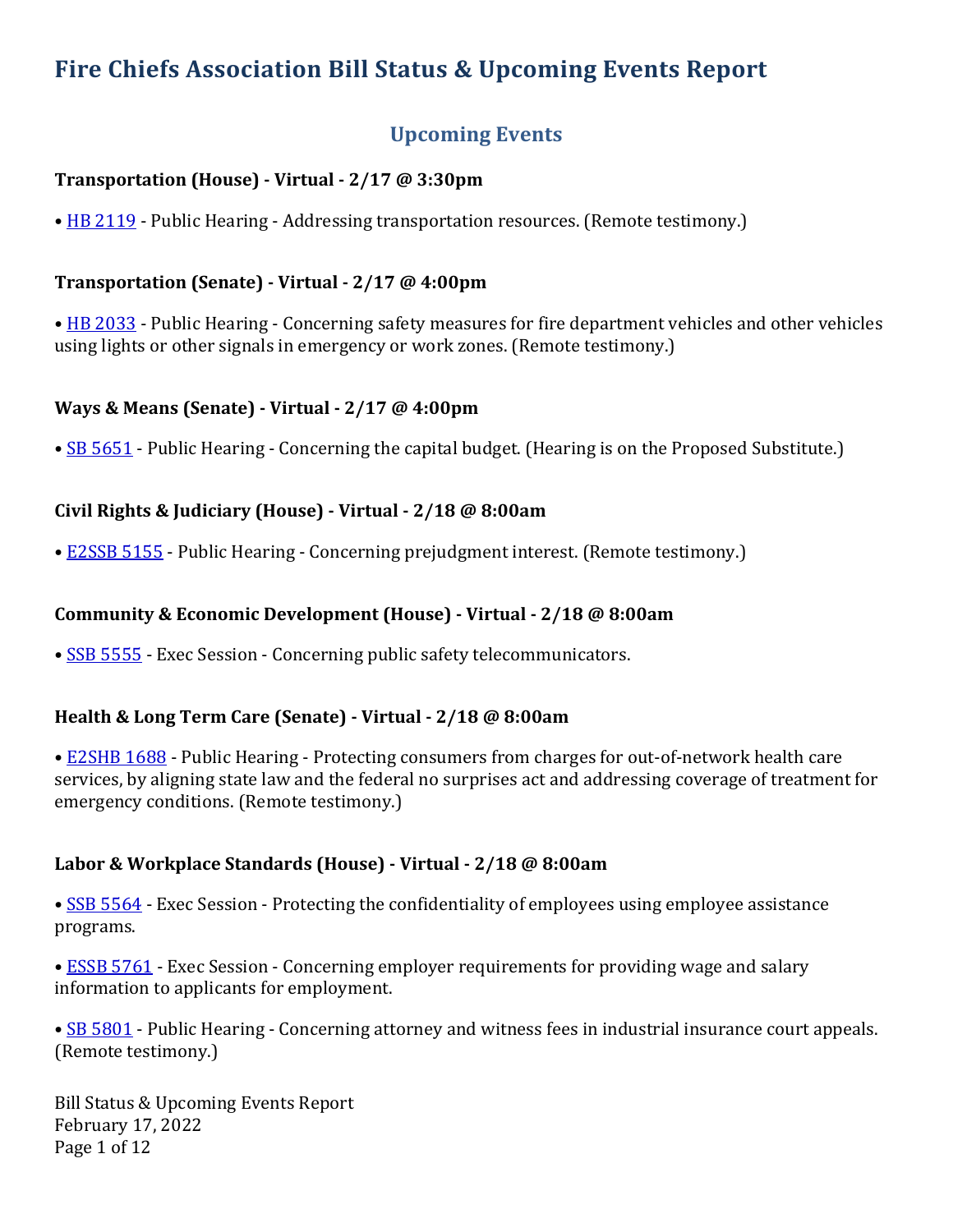• ESSB 5873 - Exec Session - Concerning unemployment insurance. (REVISED FOR ENGROSSED: Concerning the social cost factor in unemployment insurance premiums.)

## **Local Government (House) - Virtual - 2/18 @ 8:00am**

• SB 5565 - Exec Session - Allowing fire districts and regional fire authorities to carry out certain treasurer functions.

## **Rural Development, Agriculture & Natural Resources (House) - Virtual - 2/18 @ 8:00am**

• 2SSB 5746 - Public Hearing - Concerning drought preparedness, response, and funding. (Remote testimony.)

• E2SSB 5803 - Public Hearing - Mitigating the risk of wildfires caused by an electric utility's equipment. (Remote testimony.)

## **Environment & Energy (House)** - Virtual - 2/18 @ 10:00am

• SB 5747 - Public Hearing - Concerning the statewide master oil and hazardous substance spill prevention and contingency plan. (Remote testimony.)

## **State Government & Elections (Senate) - Virtual - 2/18 @ 10:30am**

• **ESHB 1329** - Public Hearing - Concerning public meeting accessibility and participation. (Remote testimony.)

• SHB 1703 - Exec Session - Modernizing the statewide 911 emergency communications system.

• SHB 1876 - Public Hearing - Concerning public investment impact disclosures for certain ballot measures that repeal, levy, or modify any tax or fee and have a fiscal impact statement that shows that adoption of the measure would cause a net change in state revenue. (Remote testimony.)

## **Labor, Commerce & Tribal Affairs (Senate) - Virtual - 2/21 @ 9:30am**

• E2SHB 1868 - Public Hearing - Improving worker safety and patient care in health care facilities by addressing staffing needs, overtime, meal and rest breaks, and enforcement. (Remote testimony.)

## **Law & Justice (Senate) - Virtual - 2/21 @ 9:30am**

• ESHB 1630 - Public Hearing - Establishing restrictions on the possession of weapons in certain locations. (Remote testimony.)

Bill Status & Upcoming Events Report February 17, 2022 Page 2 of 12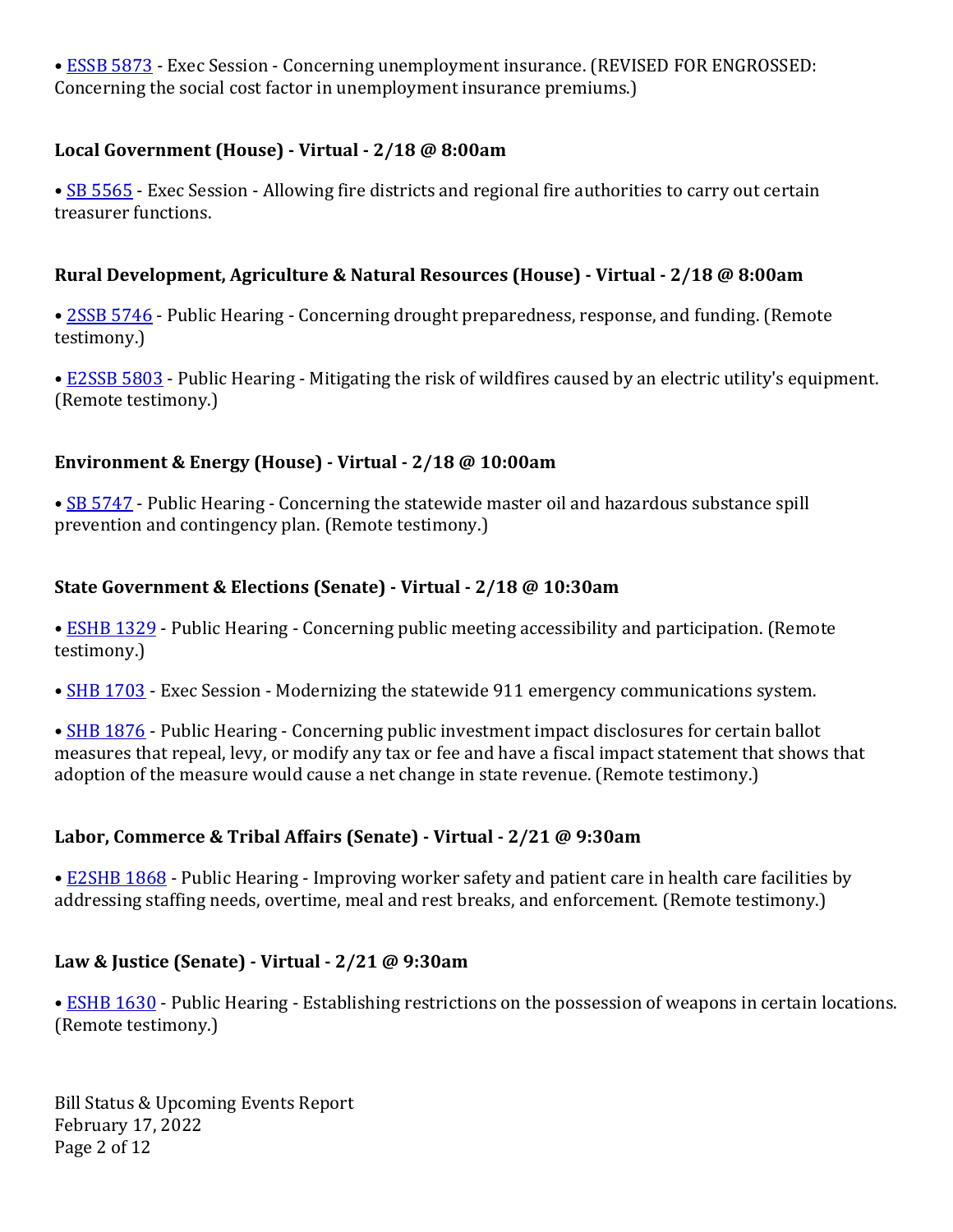• ESHB 2037 - Public Hearing - Modifying the standard for use of force by peace officers. (Remote testimony.)

## **College & Workforce Development (House)** - Virtual -  $2/21$  @ 1:30pm

• SSB 5644 - Public Hearing - Concerning providing quality behavioral health co-response services (Remote testimony.)

## **Health & Long Term Care (Senate) - Virtual - 2/21 @ 1:30pm**

• SHB 1893 - Public Hearing - Allowing emergency medical technicians to provide medical evaluation, testing, and vaccines outside of an emergency in response to a public health agency request. (Remote testimony.)

## **Health Care & Wellness (House) - Virtual - 2/21 @ 1:30pm**

• SSB 5900 - Public Hearing - Creating a provisional certification for emergency medical services providers under chapters 18.71 and 18.73 RCW. (Remote testimony.)

## **Transportation (House) - Virtual - 2/21 @ 3:30pm**

• HB 2118 - Public Hearing - Concerning additive transportation funding and appropriations. (Remote testimony.)

## **Transportation (Senate) - Virtual - 2/21 @ 4:00pm**

• SB 5975 - Public Hearing - Concerning additive transportation funding and appropriations. (Remote testimony.)

## **Ways & Means (Senate) - Virtual - 2/21 @ 4:00pm**

- SB 5651 Exec Session Concerning the capital budget.
- SB 5693 Public Hearing Making 2021-2023 fiscal biennium supplemental operating appropriations. (Hearing is on the Proposed Substitute.)

## **Business, Financial Services & Trade (Senate) - Virtual - 2/22 @ 8:00am**

• SHB 1967 - Public Hearing - Concerning property tax exemptions for nonprofits. (Remote testimony.)

Bill Status & Upcoming Events Report February 17, 2022 Page 3 of 12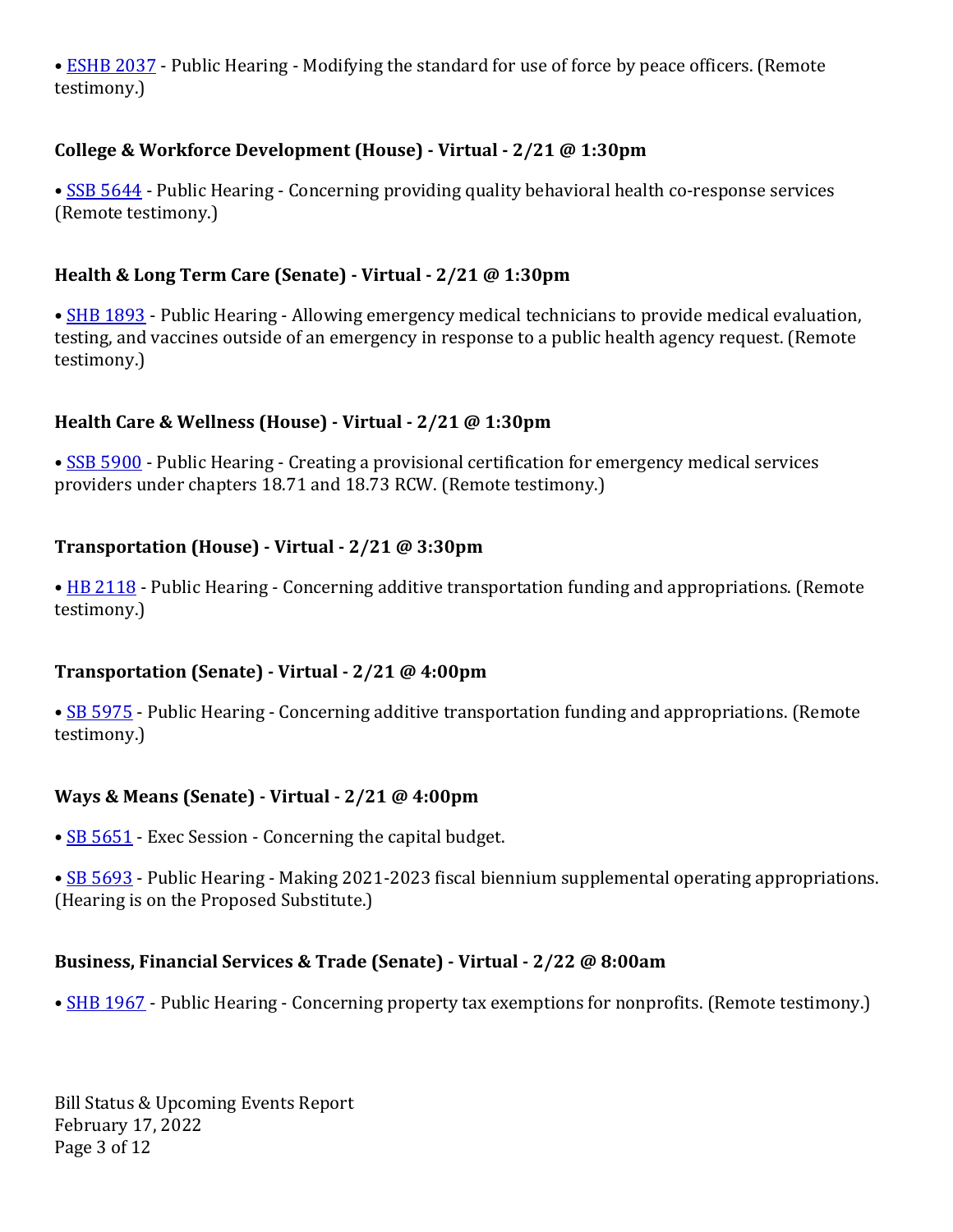## **Environment & Energy (House)** - Virtual - 2/22 @ 8:00am

• SB 5747 - Exec Session - Concerning the statewide master oil and hazardous substance spill prevention and contingency plan.

#### **Civil Rights & Judiciary (House) - Virtual - 2/22 @ 10:00am**

• E2SSB 5155 - Exec Session - Concerning prejudgment interest.

#### **Labor & Workplace Standards (House)** - Virtual - 2/22 @ 10:00am

• SB 5801 - Exec Session - Concerning attorney and witness fees in industrial insurance court appeals.

#### **Local Government (House) - Virtual - 2/22 @ 10:00am**

• SB 5565 - Exec Session - Allowing fire districts and regional fire authorities to carry out certain treasurer functions.

#### **Environment, Energy & Technology (Senate)** - Virtual - 2/22 @ 10:30am

• ESHB 1694 - Public Hearing - Concerning logistical processes for the regulation of priority chemicals in consumer products. (Remote testimony.)

## **Capital Budget (House) - Virtual - 2/22 @ 1:30pm**

• HB 1781 - Public Hearing - Concerning the capital budget. (Remote testimony.)

#### **Finance (House) - Virtual - 2/22 @ 1:30pm**

• SB 5505 - Public Hearing - Reinstating a property tax exemption for property owned by certain nonprofit organizations where a portion of the property is used for the purpose of a farmers market. (Remote testimony.)

#### **Transportation (House) - Virtual - 2/22 @ 3:30pm**

• HB 2119 - Exec Session - Addressing transportation resources.

#### **Ways & Means (Senate) - Virtual - 2/22 @ 4:00pm**

• SHB 1701 - Public Hearing - Concerning law enforcement officers' and firefighters' retirement system benefits. (Remote testimony.)

Bill Status & Upcoming Events Report February 17, 2022 Page 4 of 12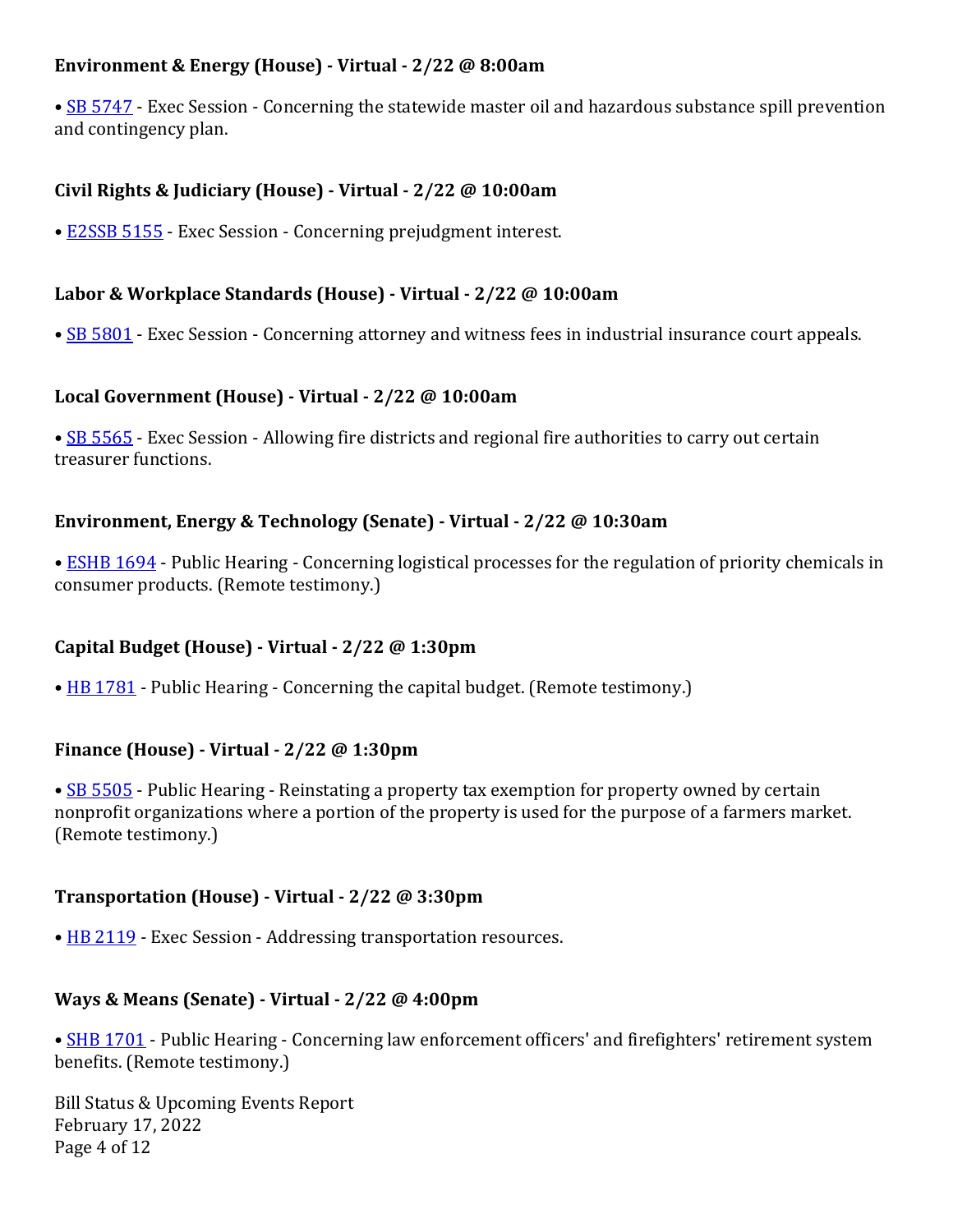• HB 1804 - Public Hearing - Concerning interruptive military service credit for members of the state retirement systems. (Remote testimony.)

## **College & Workforce Development (House) - Virtual - 2/23 @ 8:00am**

• SSB 5644 - Exec Session - Concerning providing quality behavioral health co-response services.

## **Health Care & Wellness (House) - Virtual - 2/23 @ 8:00am**

- SSB 5821 Exec Session Evaluating the state's cardiac and stroke emergency response system.
- SSB 5900 Exec Session Creating a provisional certification for emergency medical services providers under chapters 18.71 and 18.73 RCW.

## **Civil Rights & Judiciary (House) - Virtual - 2/23 @ 10:00am**

• E2SSB 5155 - Exec Session - Concerning prejudgment interest.

## **Local Government (House) - Virtual - 2/23 @ 10:00am**

• SB 5565 - Exec Session - Allowing fire districts and regional fire authorities to carry out certain treasurer functions.

## **Rural Development, Agriculture & Natural Resources (House) - Virtual - 2/23 @ 10:00am**

- 2SSB 5746 Exec Session Concerning drought preparedness, response, and funding.
- E2SSB 5803 Exec Session Mitigating the risk of wildfires caused by an electric utility's equipment.

## **Labor, Commerce & Tribal Affairs (Senate)** - Virtual - 2/23 @ 10:30am

• EHB 1837 - Public Hearing - Restoring the state's ability to address work-related musculoskeletal injuries. (Remote testimony.)

## **Transportation (Senate) - Virtual - 2/23 @ 3:00pm**

• SB 5975 - Exec Session - Concerning additive transportation funding and appropriations.

## **Ways & Means (Senate) - Virtual - 2/23 @ 3:00pm**

• SB 5693 - Exec Session - Making 2021-2023 fiscal biennium supplemental operating appropriations.

Bill Status & Upcoming Events Report February 17, 2022 Page 5 of 12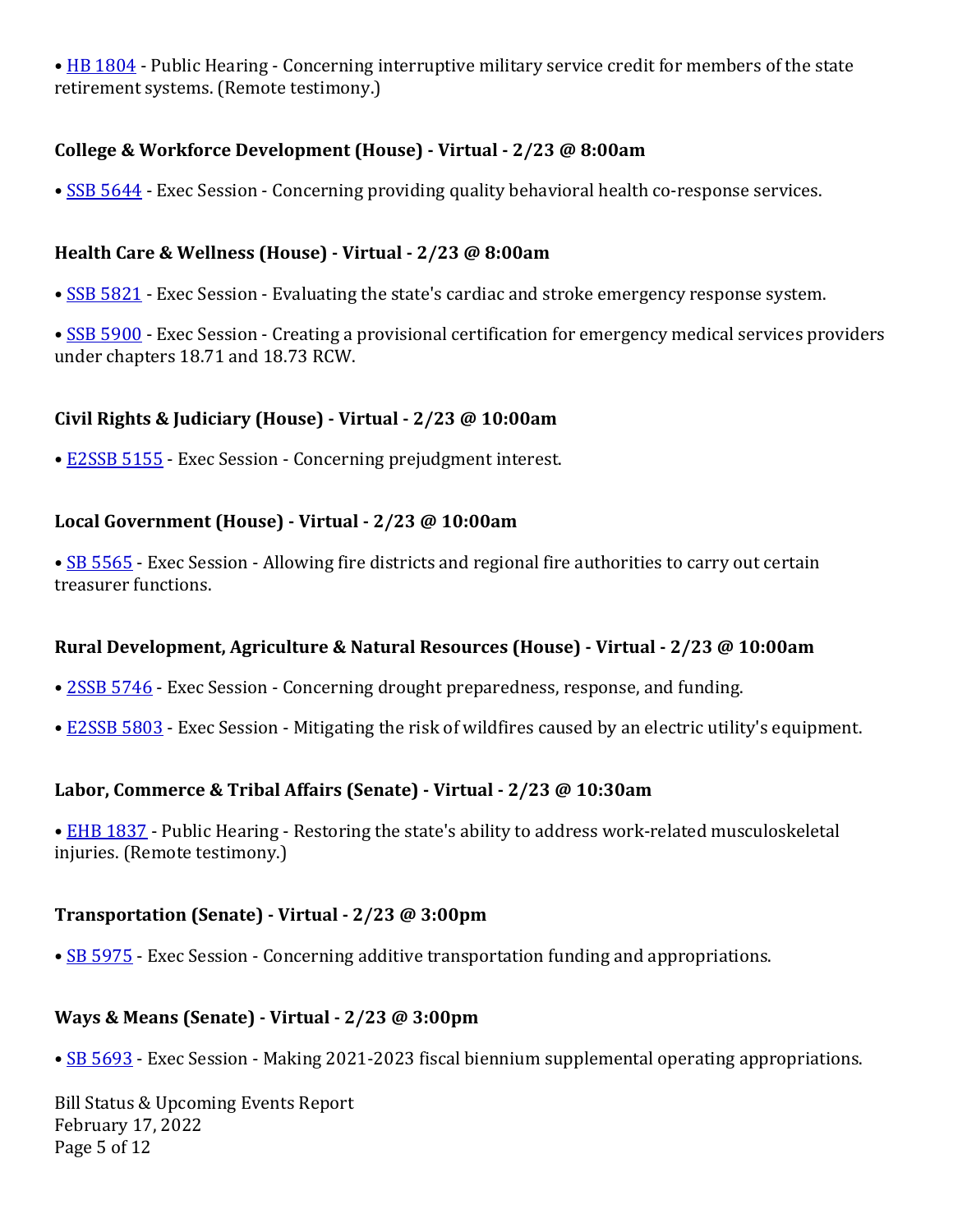#### **Capital Budget (House) - Virtual - 2/24 @ 8:00am**

• HB 1781 - Exec Session - Concerning the capital budget.

#### **Finance (House) - Virtual - 2/24 @ 8:00am**

• SB 5505 - Exec Session - Reinstating a property tax exemption for property owned by certain nonprofit organizations where a portion of the property is used for the purpose of a farmers market.

#### **Law & Justice (Senate) - Virtual - 2/24 @ 10:30am**

- ESHB 1630 Exec Session Establishing restrictions on the possession of weapons in certain locations.
- ESHB 2037 Exec Session Modifying the standard for use of force by peace officers.

## **Transportation (House) - Virtual - 2/24 @ 1:30pm**

• HB 2118 - Exec Session - Concerning additive transportation funding and appropriations.

## **Transportation (House) - Virtual - 2/25 @ 10:00am**

• SSB 5907 - Public Hearing - Concerning roadside safety measures. (Remote testimony.)

| Bill #                              | <b>Abbrev. Title</b>                | <b>Short Description</b>                                                                                                                                                                                     | <b>Status</b>        | <b>Sponsor</b> | <b>Position</b> | <b>Priority</b> |
|-------------------------------------|-------------------------------------|--------------------------------------------------------------------------------------------------------------------------------------------------------------------------------------------------------------|----------------------|----------------|-----------------|-----------------|
| <b>E2SHB</b><br>$1688$ (SB<br>5618) | $Out-of-$<br>network<br>health care | Protecting consumers from charges for<br>out-of-network health care services, by<br>aligning state law and the federal no<br>surprises act and addressing coverage<br>of treatment for emergency conditions. | S Health<br>& Long T | Cody           |                 |                 |
| <b>SHB 1701</b><br>(SSB 5652)       | <b>LEOFF</b><br>benefits            | Concerning law enforcement officers'<br>and firefighters' retirement system<br>benefits.                                                                                                                     | S Ways &<br>Means    | Bergquist      |                 |                 |
| <b>SHB 1735</b>                     | Peace<br>officers/use of<br>force   | Modifying the standard for use of force<br>by peace officers.                                                                                                                                                | S Law &<br>Justice   | Johnson        |                 |                 |
| SB 5565                             | Fire district<br>treasurers         | Allowing fire districts and regional fire<br>authorities to carry out certain<br>treasurer functions.                                                                                                        | H Local<br>Govt      | Sheldon        |                 |                 |

## **A) Priority Bills**

Bill Status & Upcoming Events Report February 17, 2022 Page 6 of 12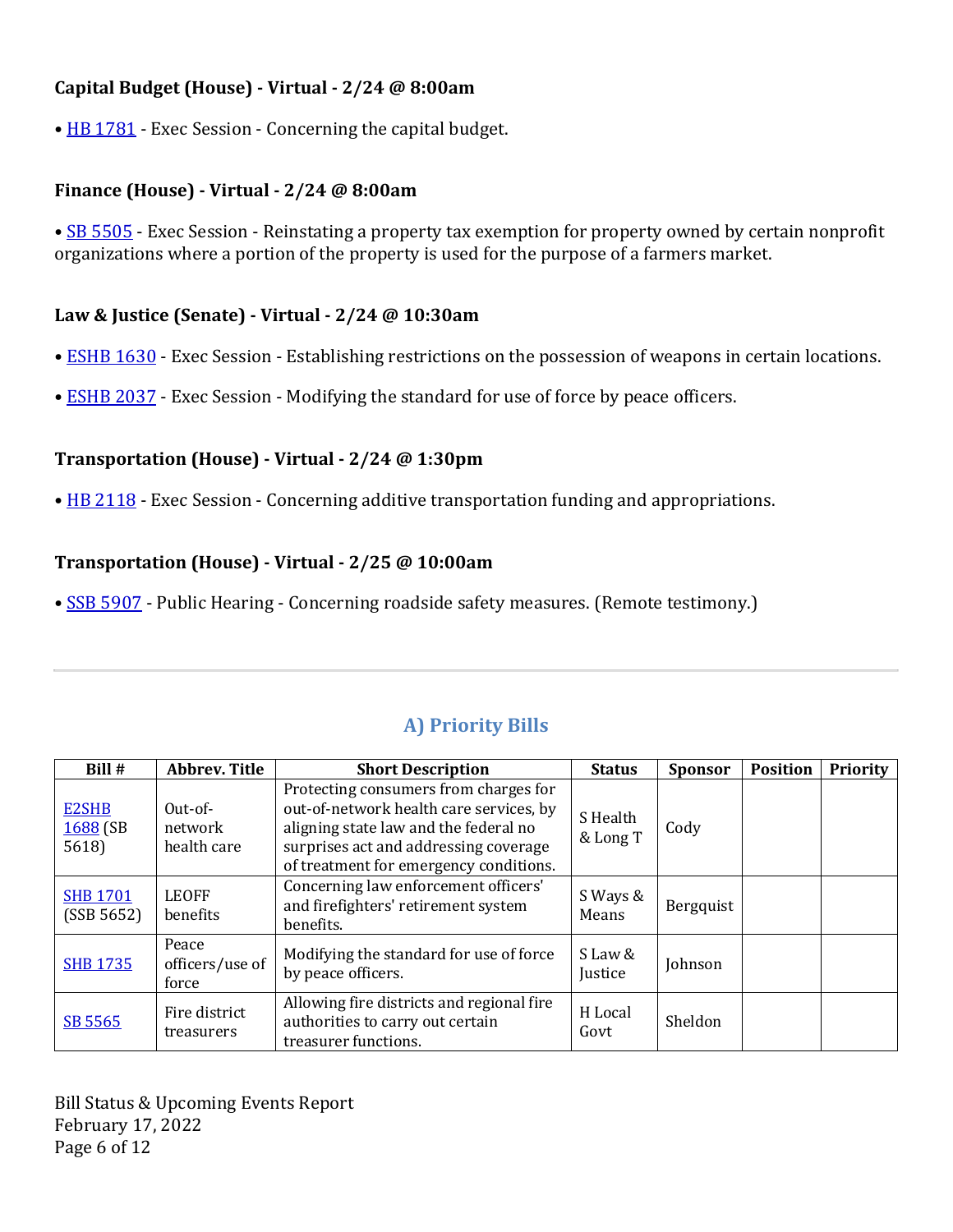| <b>SSB 5644</b>               | Behavioral<br>health<br>coresponse | Concerning providing quality<br>behavioral health co-response services                   | H Coll &<br>Wkf Dev | Wagoner   |  |
|-------------------------------|------------------------------------|------------------------------------------------------------------------------------------|---------------------|-----------|--|
| <b>SSB 5652</b><br>(SHB 1701) | <b>LEOFF</b><br>benefits           | Concerning law enforcement officers'<br>and firefighters' retirement system<br>benefits. | H<br>Approps        | Conway    |  |
| <b>SSB 5791</b>               | <b>LEOFF</b><br>benefits           | Concerning law enforcement officers'<br>and firefighters' retirement system<br>benefits. | H<br>Approps        | Schoesler |  |

# **B)** Operations

| Bill #                       | <b>Abbrev. Title</b>                      | <b>Short Description</b>                                                                                                                                                                                                                                                                                                                                                                                                                                                                                                                                                                                                                                                                                                                                          | <b>Status</b>            | Sponsor   | <b>Position</b> | Priority |
|------------------------------|-------------------------------------------|-------------------------------------------------------------------------------------------------------------------------------------------------------------------------------------------------------------------------------------------------------------------------------------------------------------------------------------------------------------------------------------------------------------------------------------------------------------------------------------------------------------------------------------------------------------------------------------------------------------------------------------------------------------------------------------------------------------------------------------------------------------------|--------------------------|-----------|-----------------|----------|
| <b>ESHB 1329</b>             | Public meetings                           | Concerning public meeting<br>accessibility and participation.                                                                                                                                                                                                                                                                                                                                                                                                                                                                                                                                                                                                                                                                                                     | S State<br>Govt &<br>E1  | Wicks     |                 |          |
| <b>ESHB 1630</b>             | Weapons/certain<br>meetings               | Establishing restrictions on the<br>possession of weapons in certain<br>locations.                                                                                                                                                                                                                                                                                                                                                                                                                                                                                                                                                                                                                                                                                | S Law<br>&<br>Justice    | Senn      |                 |          |
| <b>SHB 1703</b><br>(SB 5571) | 911 emergency<br>communications           | Modernizing the statewide 911<br>emergency communications system.                                                                                                                                                                                                                                                                                                                                                                                                                                                                                                                                                                                                                                                                                                 | S State<br>Govt &<br>El  | Orwall    |                 |          |
| <b>SHB 1735</b>              | Peace officers/use<br>of force            | Modifying the standard for use of<br>force by peace officers.                                                                                                                                                                                                                                                                                                                                                                                                                                                                                                                                                                                                                                                                                                     | S Law<br>$\&$<br>Justice | Johnson   |                 |          |
| <b>SHB 1876</b>              | <b>Ballot</b><br>measures/impact<br>discl | Concerning public investment<br>impact disclosures for certain ballot<br>measures that repeal, levy, or<br>modify any tax or fee and have a<br>fiscal impact statement that shows<br>that adoption of the measure would<br>cause a net change in state revenue.                                                                                                                                                                                                                                                                                                                                                                                                                                                                                                   | S State<br>Govt &<br>E1  | Gregerson |                 |          |
| <b>ESHB 2037</b>             | Peace officers/use<br>of force            | Modifying the standard for use of<br>force by peace officers, but only<br>with respect to providing that<br>physical force may be used to the<br>extent necessary, clarifying that<br>deadly force may be used in the face<br>of an immediate threat, clarifying<br>that physical force may be used to<br>protect against a criminal offense<br>when there is probable cause that a<br>person has committed or is<br>committing the offense, authorizing<br>the use of physical force to prevent<br>a person from fleeing a temporary<br>investigative detention, authorizing<br>the use of physical force to take a<br>person into custody when<br>authorized or directed by statute,<br>providing that the standard does<br>not permit violations to the United | S Law<br>$\&$<br>Justice | Goodman   |                 |          |

Bill Status & Upcoming Events Report February 17, 2022 Page 7 of 12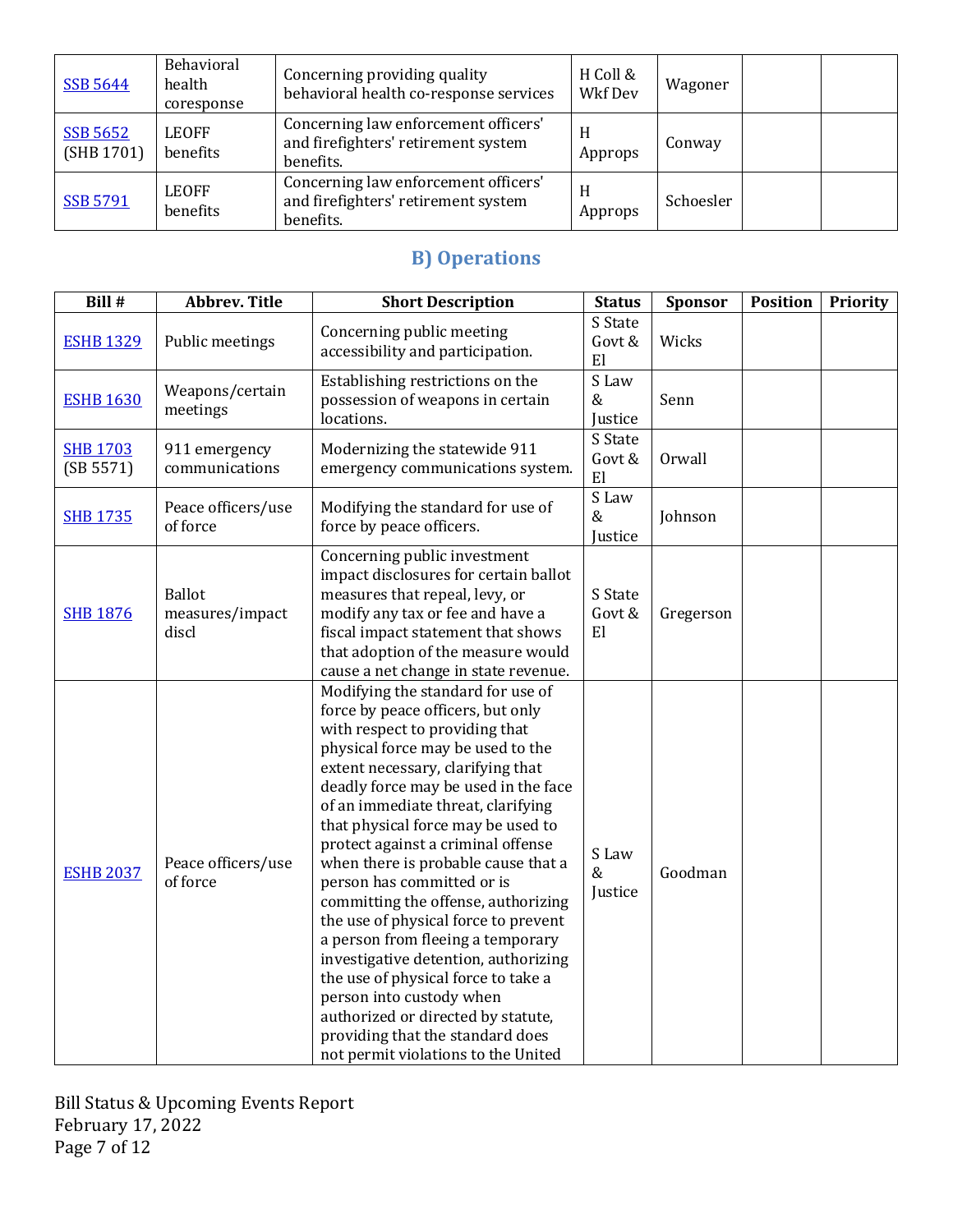|                               |                                 | <b>States Constitution or state</b><br>Constitution, and defining deadly<br>force, physical force, necessary, and<br>totality of the ci |                            |                |  |
|-------------------------------|---------------------------------|-----------------------------------------------------------------------------------------------------------------------------------------|----------------------------|----------------|--|
| <b>SSB 5555</b>               | Safety<br>telecommunicators     | Concerning public safety<br>telecommunicators.                                                                                          | H<br>Comm<br>& Econ<br>Dev | Van De<br>Wege |  |
| SB 5565                       | Fire district<br>treasurers     | Allowing fire districts and regional<br>fire authorities to carry out certain<br>treasurer functions.                                   | H<br>Local<br>Govt         | Sheldon        |  |
| <b>SSB 5839</b><br>(SHB 1826) | Interfering with<br>emergency   | Creating the crime of interfering<br>with a firefighter or emergency<br>medical services provider.                                      | H<br>Public<br>Safety      | Padden         |  |
| SB 5909                       | Gubernatorial<br>emerg. powers  | Concerning legislative oversight of<br>gubernatorial powers concerning<br>emergency proclamations and<br>unanticipated receipts.        | H State<br>Govt &<br>Tr    | Randall        |  |
| <b>ESB 5919</b>               | Law enf. detention<br>& pursuit | Concerning the standard for law<br>enforcement authority to detain or<br>pursue persons.                                                | H<br>Public<br>Safety      | Van De<br>Wege |  |

# **C)** EMS & Behavioral Health

| Bill #                            | <b>Abbrev. Title</b>                      | <b>Short Description</b>                                                                                                                                                                                        | <b>Status</b>        | <b>Sponsor</b> | <b>Position</b> | <b>Priority</b> |
|-----------------------------------|-------------------------------------------|-----------------------------------------------------------------------------------------------------------------------------------------------------------------------------------------------------------------|----------------------|----------------|-----------------|-----------------|
| <b>E2SHB</b><br>1688 (SB<br>5618) | Out-of-<br>network<br>health care         | Protecting consumers from charges<br>for out-of-network health care<br>services, by aligning state law and<br>the federal no surprises act and<br>addressing coverage of treatment<br>for emergency conditions. | S Health &<br>Long T | Cody           |                 |                 |
| <b>E2SHB</b><br>1868 (SB<br>5751) | Health care<br>staffing                   | Improving worker safety and<br>patient care in health care facilities<br>by addressing staffing needs,<br>overtime, meal and rest breaks, and<br>enforcement.                                                   | S Labor,<br>Comm &   | Riccelli       |                 |                 |
| <b>SHB 1893</b><br>(SB 5754)      | EMTs/public<br>health                     | Allowing emergency medical<br>technicians to provide medical<br>evaluation, testing, and vaccines<br>outside of an emergency in<br>response to a public health agency<br>request.                               | S Health &<br>Long T | Donaghy        |                 |                 |
| <b>SSB 5644</b>                   | <b>Behavioral</b><br>health<br>coresponse | Concerning providing quality<br>behavioral health co-response<br>services                                                                                                                                       | H Coll & Wkf<br>Dev  | Wagoner        |                 |                 |
| <b>SSB 5821</b><br>(HB 1995)      | Cardiac &<br>stroke<br>response           | Evaluating the state's cardiac and<br>stroke emergency response system.                                                                                                                                         | H<br>HC/Wellness     | <b>Rivers</b>  |                 |                 |
| <b>SSB 5900</b>                   | Provisional<br>paramedics,<br><b>EMTs</b> | Creating a provisional paramedic or<br>emergency medical technician<br>license.                                                                                                                                 | H<br>HC/Wellness     | Van De<br>Wege |                 |                 |

Bill Status & Upcoming Events Report February 17, 2022 Page 8 of 12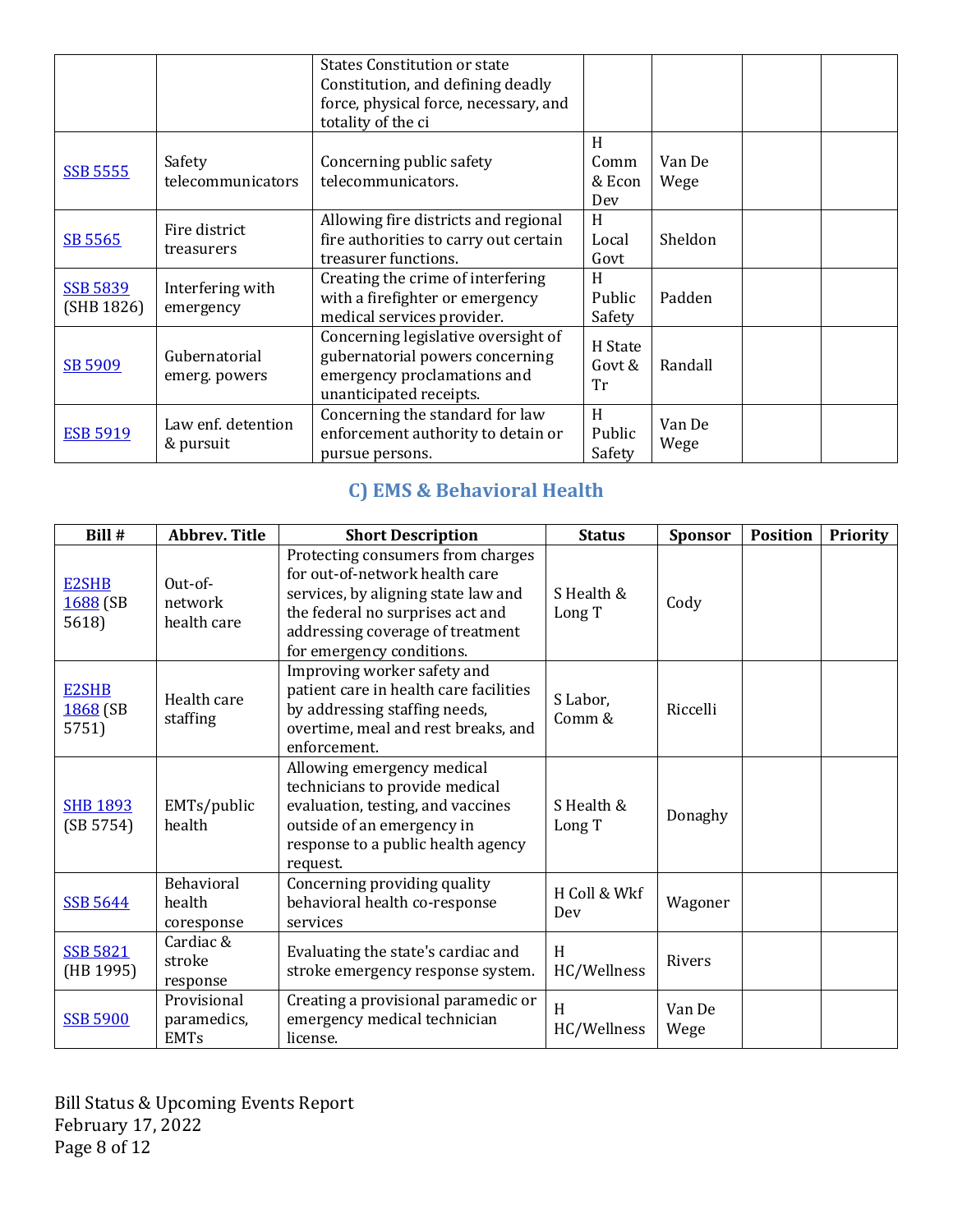## **D)** Local Gov Finance

| Bill #                      | <b>Abbrev. Title</b>            | <b>Short Description</b>                                                                                                                                                               | <b>Status</b>           | <b>Sponsor</b> | <b>Position</b> | Priority |
|-----------------------------|---------------------------------|----------------------------------------------------------------------------------------------------------------------------------------------------------------------------------------|-------------------------|----------------|-----------------|----------|
| <b>HB 1819</b><br>(SB 5960) | Property tax<br>exemption       | Increasing the personal property<br>tax exemption.                                                                                                                                     | H Finance               | Leavitt        |                 |          |
| <b>SHB 1967</b>             | Nonprofits/property<br>tax      | Concerning property tax<br>exemptions for nonprofits.                                                                                                                                  | S<br>Business,<br>Finan | Steele         |                 |          |
| <b>HIR 4200</b>             | School district bonds           | Amending the Constitution to<br>allow a simple majority of voters<br>voting to authorize school<br>district bonds.                                                                     | H Cap<br><b>Budget</b>  | Stonier        |                 |          |
| <b>SB 5505</b>              | Farmers market<br>prop. tax ex. | Reinstating a property tax<br>exemption for property owned<br>by certain nonprofit<br>organizations where a portion of<br>the property is used for the<br>purpose of a farmers market. | H Finance               | Rolfes         |                 |          |
| SB 5960<br>(HB 1819)        | Property tax<br>exemption       | Increasing the personal property<br>tax exemption.                                                                                                                                     | S Ways &<br>Means       | Hunt           |                 |          |

## **E) Human Resources & Labor**

| Bill #                        | <b>Abbrev. Title</b>               | <b>Short Description</b>                                                                                                                                                                                                                           | <b>Status</b>           | <b>Sponsor</b>  | <b>Position</b> | <b>Priority</b> |
|-------------------------------|------------------------------------|----------------------------------------------------------------------------------------------------------------------------------------------------------------------------------------------------------------------------------------------------|-------------------------|-----------------|-----------------|-----------------|
| <b>HB 1613</b>                | Employer<br>reports/private        | Concerning shared reporting<br>responsibilities for both the paid<br>family and medical leave and the<br>long-term services and supports<br>trust programs to clarify that<br>information collected from employer<br>reports shall remain private. | S Labor,<br>Comm &<br>T | Sells           |                 |                 |
| <b>SHB 1701</b><br>(SSB 5652) | <b>LEOFF</b> benefits              | Concerning law enforcement<br>officers' and firefighters' retirement<br>system benefits.                                                                                                                                                           | S Ways &<br>Means       | Bergquist       |                 |                 |
| <b>HB 1804</b><br>(SB 5726)   | Military service<br>credit         | Concerning interruptive military<br>service credit for members of the<br>state retirement systems.                                                                                                                                                 | S Ways &<br>Means       | Paul            |                 |                 |
| <b>EHB 1837</b>               | Musculoskeletal<br>injuries        | Restoring the state's ability to<br>address work-related<br>musculoskeletal injuries.                                                                                                                                                              | S Labor,<br>Comm &<br>T | <b>Bronoske</b> |                 |                 |
| <b>SHB 1893</b><br>(SB 5754)  | EMTs/public<br>health              | Allowing emergency medical<br>technicians to provide medical<br>evaluation, testing, and vaccines<br>outside of an emergency in response<br>to a public health agency request.                                                                     | S Health<br>& Long T    | Donaghy         |                 |                 |
| E2SSB<br>5155                 | Prejudgment<br>interest            | Concerning prejudgment interest.                                                                                                                                                                                                                   | H Civil R<br>& Judi     | Kuderer         |                 |                 |
| <b>SSB 5564</b>               | Employee<br>assistance<br>programs | Protecting the confidentiality of<br>employees using employee<br>assistance programs.                                                                                                                                                              | H Labor<br>&<br>Workpla | Keiser          |                 |                 |

Bill Status & Upcoming Events Report February 17, 2022 Page 9 of 12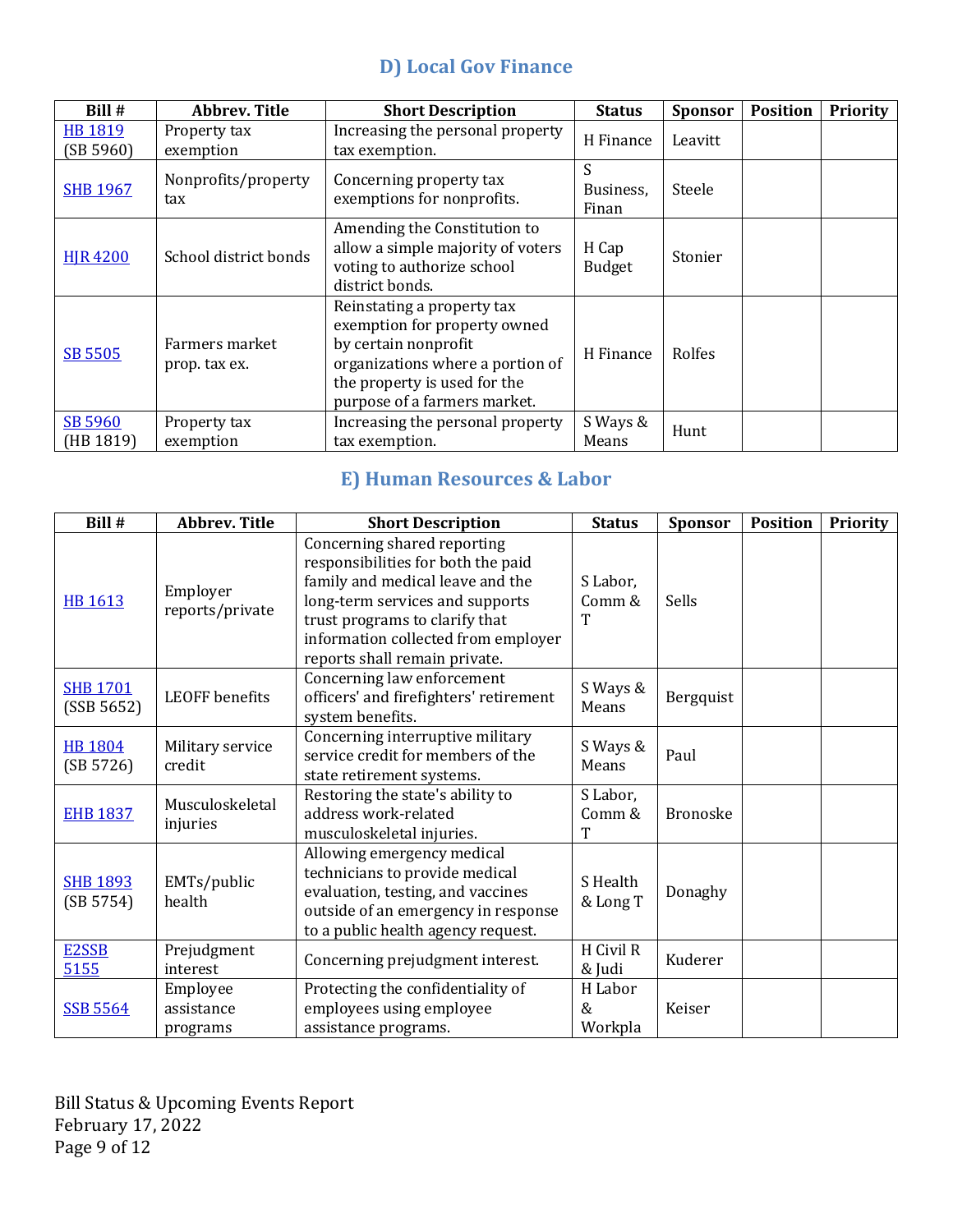| <b>SSB 5652</b><br>(SHB 1701) | <b>LEOFF</b> benefits              | Concerning law enforcement<br>officers' and firefighters' retirement<br>system benefits.                          | H<br>Approps            | Conway    |  |
|-------------------------------|------------------------------------|-------------------------------------------------------------------------------------------------------------------|-------------------------|-----------|--|
| SB 5726<br>(HB 1804)          | Military service<br>credit         | Concerning interruptive military<br>service credit for members of the<br>state retirement systems.                | H<br>Approps            | Randall   |  |
| <b>ESSB 5761</b>              | Wage and salary<br>information     | Concerning employer requirements<br>for providing wage and salary<br>information to applicants for<br>employment. | H Labor<br>&<br>Workpla | Randall   |  |
| <b>SSB 5791</b>               | LEOFF benefits                     | Concerning law enforcement<br>officers' and firefighters' retirement<br>system benefits.                          | H<br>Approps            | Schoesler |  |
| <b>SB 5801</b>                | Industrial<br>insurance<br>appeals | Concerning attorney and witness<br>fees in industrial insurance court<br>appeals.                                 | H Labor<br>&<br>Workpla | Keiser    |  |
| <b>ESSB 5873</b><br>(HB 2031) | Unemployment<br>insurance          | Concerning unemployment<br>insurance, family leave, and medical<br>leave premiums.                                | H Labor<br>&<br>Workpla | Keiser    |  |

## **F)** Transportation

| Bill #                           | <b>Abbrev. Title</b>               | <b>Short Description</b>                                                                                                                         | <b>Status</b>       | <b>Sponsor</b> | <b>Position</b> | <b>Priority</b> |
|----------------------------------|------------------------------------|--------------------------------------------------------------------------------------------------------------------------------------------------|---------------------|----------------|-----------------|-----------------|
| <b>SHB 1709</b><br>(SB 5635)     | Tow truck safety                   | Addressing safety measures for<br>tow truck operators and<br>vehicles.                                                                           | S<br>Transportation | Orcutt         |                 |                 |
| <b>HB 2033</b>                   | <b>Emergency and</b><br>work zones | Concerning safety measures for<br>fire department vehicles and<br>other vehicles using lights or<br>other signals in emergency or<br>work zones. | S<br>Transportation | Donaghy        |                 |                 |
| <b>HB 2118</b><br>(SB 5975)      | Additive transp.<br>funding        | Concerning additive<br>transportation funding and<br>appropriations.                                                                             | H<br>Transportation | Fey            |                 |                 |
| <b>HB 2119</b><br>(ESSB<br>5974) | Transportation<br>resources        | Addressing transportation<br>resources.                                                                                                          | H<br>Transportation | Fey            |                 |                 |
| <b>SSB 5907</b>                  | Roadside safety                    | Concerning roadside safety<br>measures and public awareness<br>of emergency vehicles providing<br>roadside assistance.                           | H<br>Transportation | Wilson         |                 |                 |
| <b>ESSB 5974</b><br>(HB 2119)    | Transportation<br>resources        | Addressing transportation<br>resources.                                                                                                          | H<br>Transportation | Liias          |                 |                 |
| SB 5975<br>(HB 2118)             | Additive transp.<br>funding        | Concerning additive<br>transportation funding and<br>appropriations.                                                                             | S<br>Transportation | Liias          |                 |                 |

## **G) Wildland/Disaster/DNR/SFMO**

| Bill #<br>Title<br><b>Short Description</b><br>Abbrev. | Status | Sponsor | <b>Position</b> | Priority |
|--------------------------------------------------------|--------|---------|-----------------|----------|
|--------------------------------------------------------|--------|---------|-----------------|----------|

Bill Status & Upcoming Events Report February 17, 2022 Page 10 of 12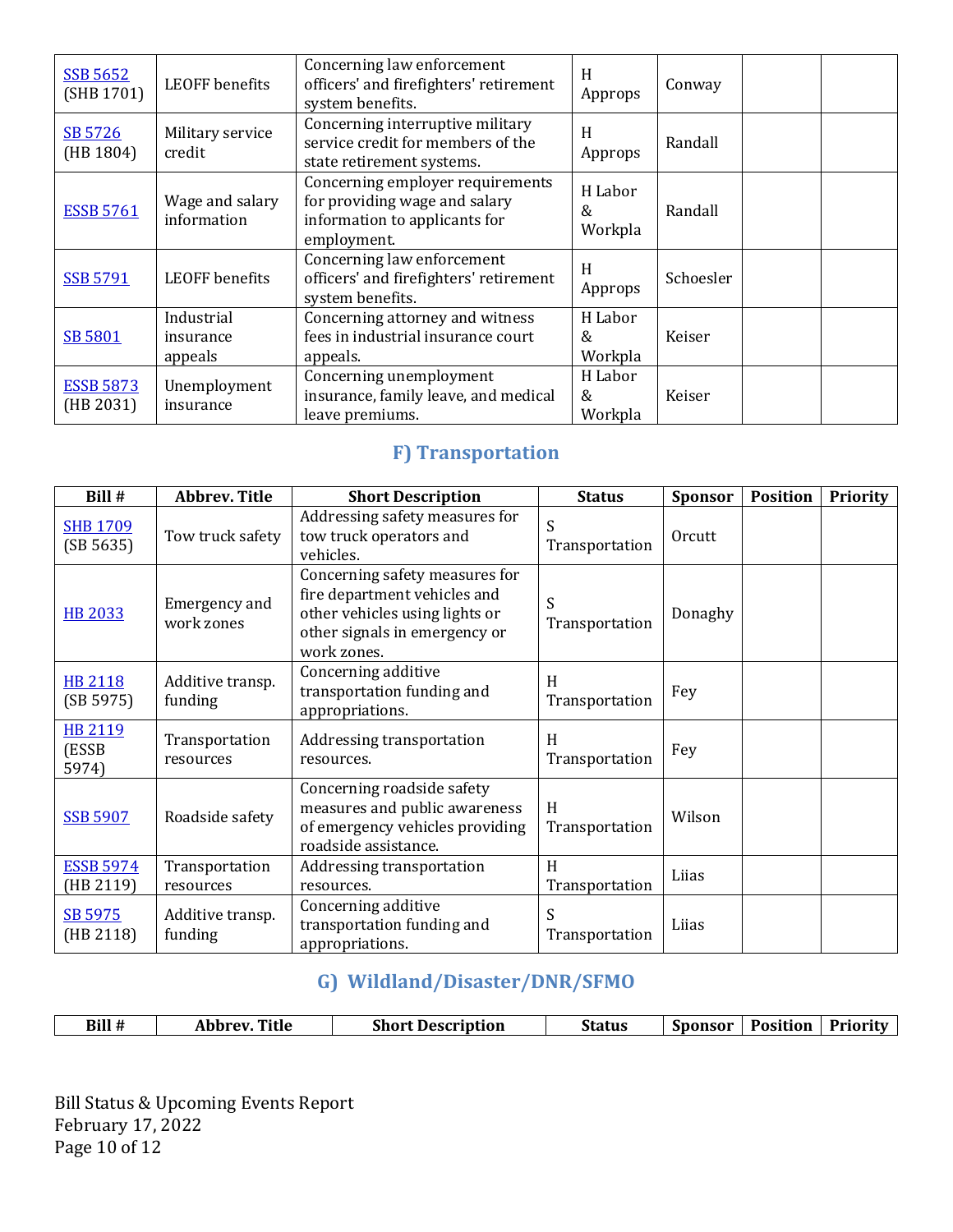| <b>ESHB 1694</b>           | Chemicals/consumer<br>products  | Concerning logistical<br>processes for the regulation<br>of priority chemicals in<br>consumer products.     | S<br>Environment,<br>En | Berry    |  |
|----------------------------|---------------------------------|-------------------------------------------------------------------------------------------------------------|-------------------------|----------|--|
| 2SSB 5746                  | Drought preparedness            | Concerning drought<br>preparedness, response,<br>and funding.                                               | H RDev,<br>Ag&NR        | Warnick  |  |
| SB 5747                    | Statewide oil spill plan        | Concerning the statewide<br>master oil and hazardous<br>substance spill prevention<br>and contingency plan. | H Env &<br>Energy       | Stanford |  |
| E <sub>2</sub> SSB<br>5803 | Wildfires/electric<br>utilities | Establishing a presumption<br>of liability for wildfires<br>caused by an electric<br>utility's equipment.   | H RDev,<br>Ag&NR        | Rolfes   |  |

## **H) WSAFM**

| Bill #           | Abbrev. Title  | <b>Short Description</b>      | <b>Status</b>            | <b>Sponsor</b> | <b>Position</b> | <b>Priority</b> |
|------------------|----------------|-------------------------------|--------------------------|----------------|-----------------|-----------------|
| <b>ESHB 1619</b> | Appliance      | Concerning appliance          | S Environment,           | Fitzgibbon     |                 |                 |
|                  | efficiency     | efficiency standards.         | En                       |                |                 |                 |
| <b>ESHB 1660</b> | Accessory      | Concerning accessory          | S Housing &              |                |                 |                 |
| (SB 5648)        | dwelling units | dwelling units.               | Local                    | Shewmake       |                 |                 |
| <b>SSB 5880</b>  | Fire sprinkler | Concerning fire protection    |                          |                |                 |                 |
|                  | contractors    | sprinkler system contractors. | H Exec Action<br>Salomon |                |                 |                 |

# **I)** State Budget Bills

| Bill #                           | <b>Abbrev. Title</b>            | <b>Short Description</b>                                                      | <b>Status</b>       | <b>Sponsor</b> | <b>Position</b> | <b>Priority</b> |
|----------------------------------|---------------------------------|-------------------------------------------------------------------------------|---------------------|----------------|-----------------|-----------------|
| <b>HB1781</b><br>(SB 5651)       | Capital budget,<br>supplemental | Concerning the capital<br>budget.                                             | H Cap Budget        | Tharinger      |                 |                 |
| <b>HB1816</b><br>(SB 5693)       | Operating budget,<br>supp.      | Making 2021-2023 fiscal<br>biennium supplemental<br>operating appropriations. | H Approps           | Ormsby         |                 |                 |
| <b>HB 2118</b><br>(SB 5975)      | Additive transp.<br>funding     | Concerning additive<br>transportation funding and<br>appropriations.          | H<br>Transportation | Fey            |                 |                 |
| <b>HB 2119</b><br>(ESSB<br>5974) | Transportation<br>resources     | Addressing transportation<br>resources.                                       | H<br>Transportation | Fey            |                 |                 |
| SB 5651<br>(HB 1781)             | Capital budget,<br>supplemental | Concerning the capital<br>budget.                                             | S Ways &<br>Means   | Frockt         |                 |                 |
| SB 5693<br>(HB 1816)             | Operating budget,<br>supp.      | Making 2021-2023 fiscal<br>biennium supplemental<br>operating appropriations. | S Ways &<br>Means   | Rolfes         |                 |                 |
| SB 5932                          | Sales and use tax<br>rate       | Reducing the state sales and<br>use tax rate.                                 | S Ways &<br>Means   | Das            |                 |                 |
| <b>ESSB 5974</b><br>(HB 2119)    | Transportation<br>resources     | Addressing transportation<br>resources.                                       | H<br>Transportation | Liias          |                 |                 |

Bill Status & Upcoming Events Report February 17, 2022 Page 11 of 12